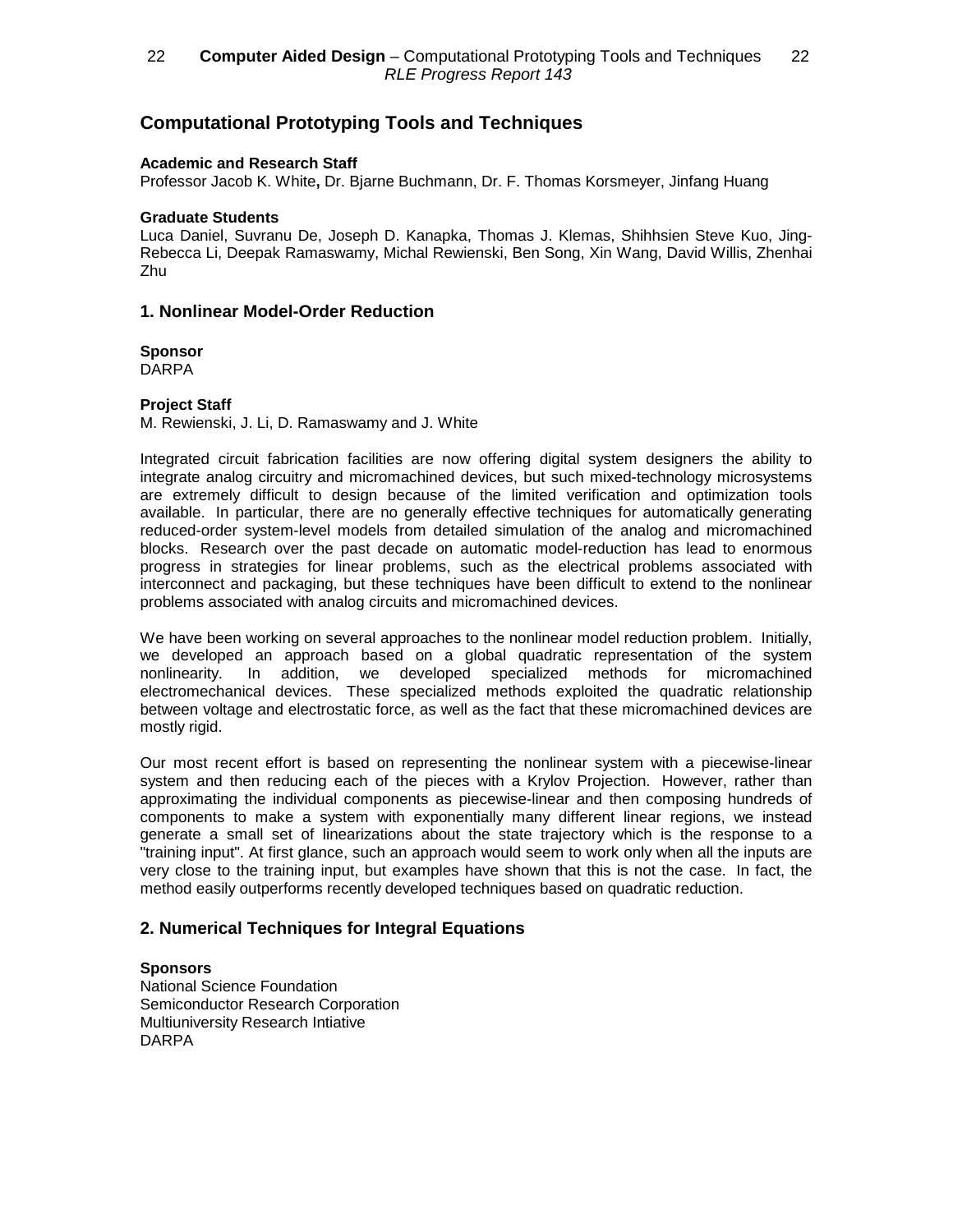## 22 **Computer Aided Design** – Computational Prototyping Tools and Techniques 22 RLE Progress Report 143

### **Project Staff**

J. Huang, B. Song, X. Wang Z. Zhu, and J. White

Finding computationally efficient numerical techniques for simulation of three dimensional structures has been an important research topic in almost every engineering domain. Surprisingly, the most numerically intractable problem across these various discplines can be reduced to the problem of solving a three-dimensional potential problem with a problem-specific Greens function. Application examples include electrostatic analysis of sensors and actuators; electro- and magneto-quasistatic analysis of integrated circuit interconnect and packaging; and potential flow based analysis of wave-ocean structure interaction.

Although the boundary element method is a popular tool to solve the integral formulation of many three-dimensional potential problems, the method become slow when a large number of elements are used. This is because boundary-element methods lead to dense matrix problems which are typically solved with some form of Gaussian elimination. This implies that the computation grows as cubically with the number of unknowns tiles needed to accurately discretize the problem. Over the last decade, algorithms with grow linearly with problem size have been developed by combining iterative methods with multipole approximations. Our work in this area has been to develop precorrected-FFT techniques, which can work for general Greens functions, and Wavelet based techniques, which generate extremely effective preconditioners which accelerate iterative method convergence.

The development of fast boundary-element based solvers has renewed interest in developing well-conditioned integral formulations for a variety of engineering problems. Previously, we had developed a novel surface-only formulation for quasistatic and full-wave analysis of interconnect. The new approach eliminated some of the low-frequency ill-conditioning problems associated with previous efforts. However, even though the formulation showed promise, it was plagued with numerical difficulties of poorly understood origin. Over the past year we have identified problems in the formulation and the schemes used to numerically evaluate the integrals.

### **3. Simulation Tools for Micromachined Device Design**

#### **Sponsors**

Defense Advanced Research Projects Agency National Science Foundation

### **Project Staff**

S. De, D. Ramaswamy, M. Rewienski, X. Wang, J. White

Micromachining technology has enabled the fabrication of several novel microsensors and microactuators. Because of the specialized processing involved, the cost of prototyping even simple microsensors, microvalves, and microactuators is enormous. In order to reduce the number of prototype failures, designers of these devices need to make frequent use of simulation tools. To efficiently predict the performance of micro-electro-mechanical systems these simultion tools need to account for the interaction between electrical, mechanical, and fluidic forces. Simulating this coupled problem is made more difficult by the fact that most MEMS devices are innately three-dimensional and geometrically complicated. It is possible to simulate efficiently these devices using domain-specific solvers, provided the coupling between domains can be handled effectively. In this work we have developed several new approaches and tools for efficient computer aided design and analysis of MEMS.

One of our recent efforts in this area has been in developing algorithms for coupled-domain mixed regime simulation. We developed a matrix-implicit multi-level Newton methods for coupled domain simulation which has much more robust convergence properties than just iterating between domain-specific analysis programs, but still allows one to treat the domain analysis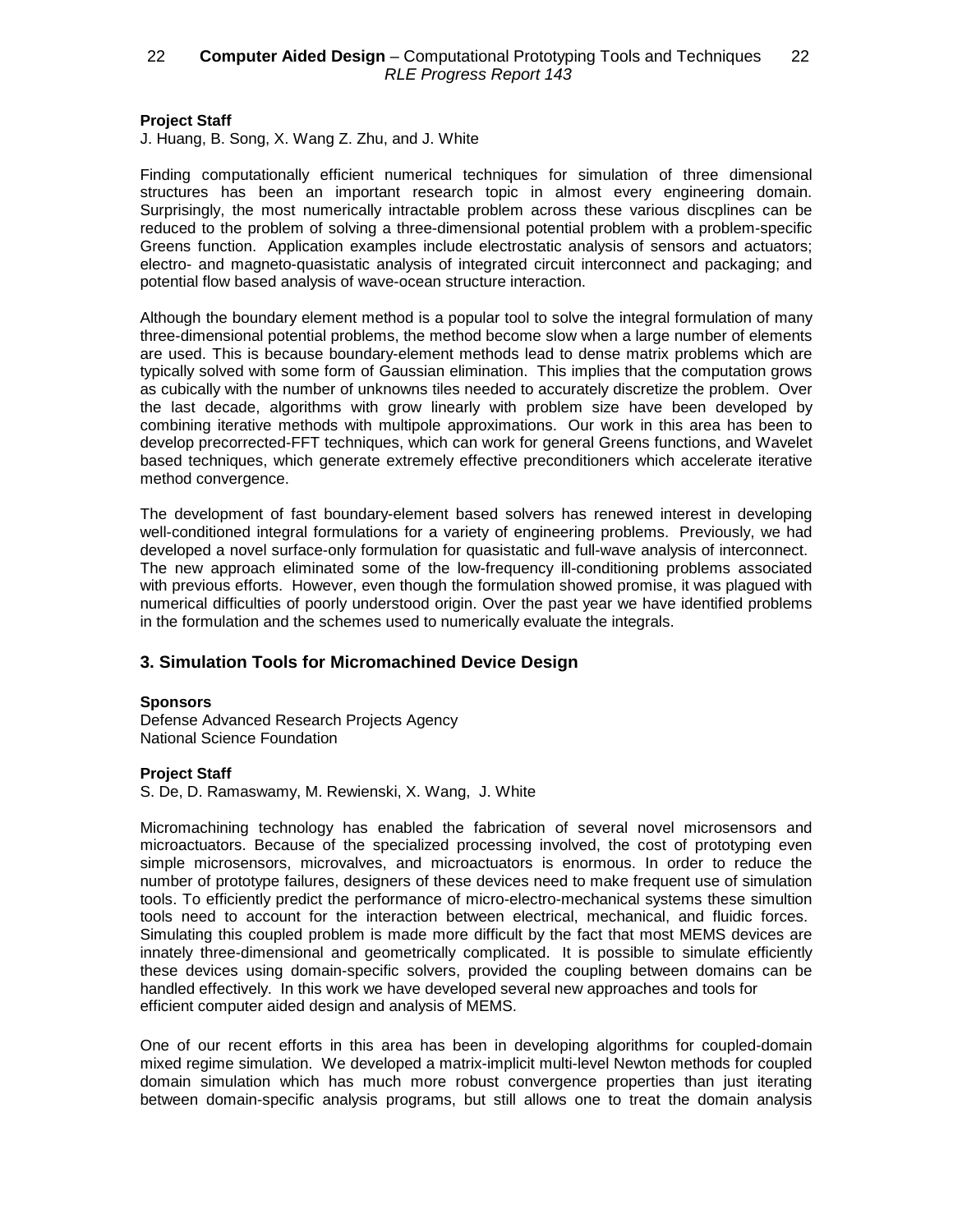### 22 — **Computer Aided Design** – Computational Prototyping Tools and Techniques — 22 RLE Progress Report 143

programs as black boxes. In addition, we developed another approach to accelerating coupleddomain simulation by allowing physical simplifications where appropriate. We refer to this as mixed regime simulation. For example, self-consistent coupled electromechanical simulation of MEMS devices face a bottleneck in the finite element based nonlinear elastostatic solver. Replacing a stiff structural element by a rigid body approximation which has only 6 variables, all variables associated with the internal and surface nodes of the element are eliminated which are now a function of the rigid body parameters. Using our coupled domain approach has made it possible to perform coupled electromechanical analysis of an entire comb drive accelerometer in less than 15 minutes.

Analysis of the resonance behavior of micromachined devices packaged in air or fluid requires that fluid damping be considered. Since the spatial scales are small and resonance analyses are typically done assuming a small amplitude excitation, fluid velocities can often be analyzed by ignoring convective and inertial terms and then using the steady Stokes equation. For higher frequency applications, the convective term may still be small, but the inertial term rises linearly with frequency. Therefore, analyzing higher frequency resonances requires the unsteady Stokes equations, though the small amplitudes involved make it possible to use frequency domain techniques. We have developed a fast Stokes solver, FastStokes, based on the precorrected-FFT accelerated boundary-elment techniques. The program can solve the steady Stokes equation or the frequency domain unsteady Stokes equation in extremely complicated geometries. For problems discretized using more than 50,000 unknowns, our accelerated solver is more than three orders of magnitude faster than direct methods.

Our most recent work is on extending the FastStokes solver to the incompressible fluid case. In particular, recent modeling and experimental work has demonstrated that the out-of-plane motion of certain micro-machined devices is strongly influenced by fluid compression. For simple structures, such as a plate over a substrate, the fluid compression effects can be determined by solving the Reynolds equation but such an approach can not be extended to more geometrically complicated structures. Instead, we have developed a modification of the algorithms in FastStokes that incorporates the compression effects.

### **4. Efficient 3-D Interconnect Analysis**

### **Sponsors**

Semiconductor Research Corporation MARCO Intel Compaq

### **Project Staff**

L. Daniel, J. Kanapka, T. Klemas, J. Li, B. Song, Z. Zhu, and J. White.

We have developed multipole-accelerated algorithms for computing capacitances and inductances of complicated 3-D geometries, and have implemented these algorithms in the programs FASTCAP and FASTHENRY. The methods are accelerations of the boundary-element or method-of-moments techniques for solving the integral equations associated with the multiconductor capacitance or inductance extraction problem. Boundary-element methods become slow when a large number of elements are used because they lead to dense matrix problems which are typically solved with some form of Gaussian elimination. This implies that the computation grows as N cubed, where N is the number of panels or tiles needed to accurately discretize the conductor surface charges. Our new algorithms, which use Krylov subspace iterative algorithms with a multipole approximation to compute theiterates, reduces the complexity so that accurate multiconductor capacitance and inductance calculations grow nearly as NM where M is the number of conductors. For practical problems which require as many as 10,000 panels or filaments, FASTCAP and FASTHENRY are more than two orders of magnitude faster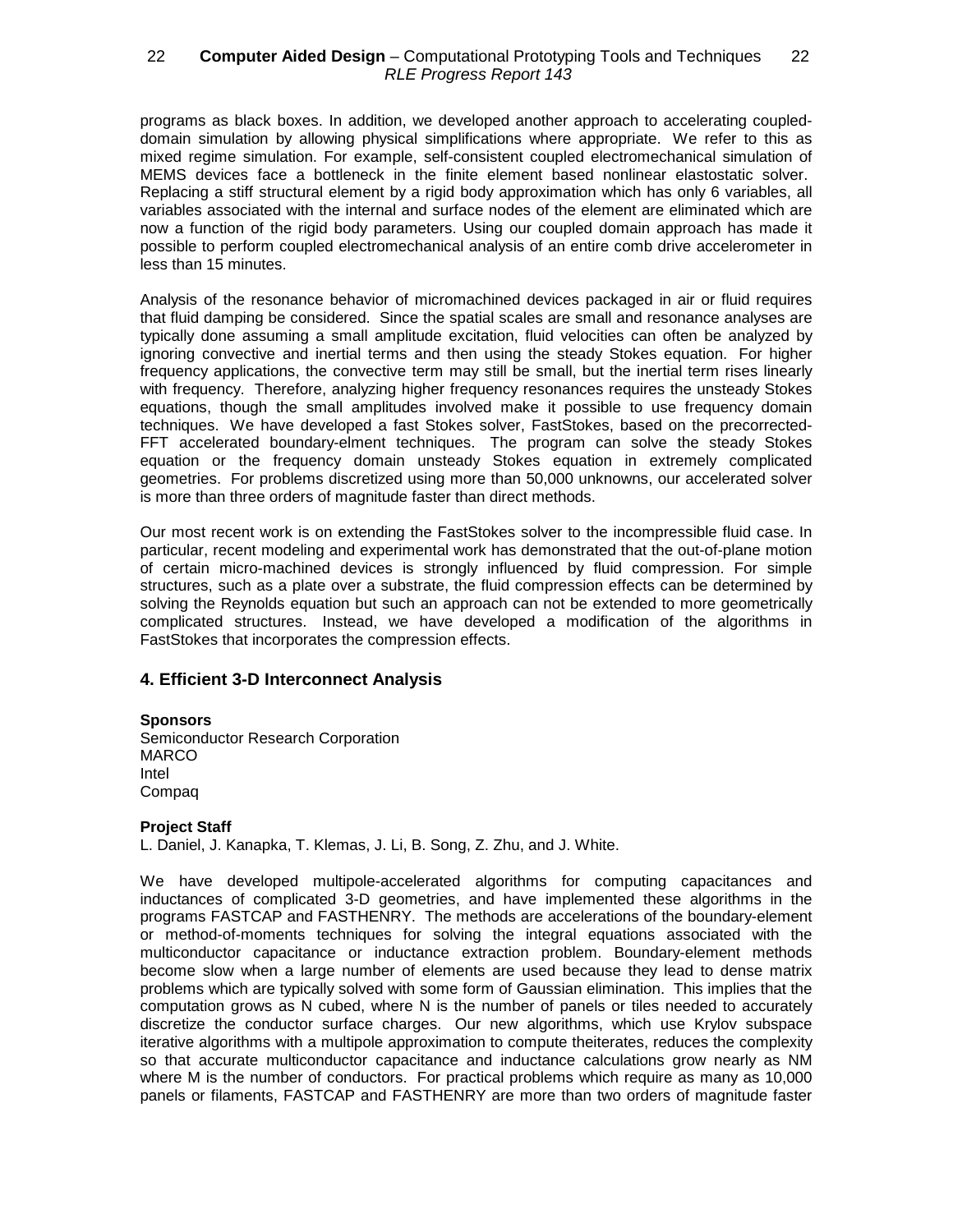### 22 — **Computer Aided Design** – Computational Prototyping Tools and Techniques — 22 RLE Progress Report 143

than standard boundary-element based programs. Manuals and source code for FASTCAP and FASTHENRY areavailable from our web site (http://rle-vlsi.mit.edu).

In more recent work, we have been developing an alternative to the fast-multipole approach to potential calculation. The new approach uses an approximate representation of charge density by point charges lying on a uniform grid instead of by multipole expansions. For engineering accuracies, the grid-charge representation has been shown to be a more efficient charge representation than the multipole expansions. Numerical experiments on a variety of engineering examples arising indicate that algorithms based on the resulting "precorrected-FFT'" method are comparable in computational efficiency to multipole-accelerated iterative schemes, and superior in terms of memory utilization.

The precorrected-FFT method has another significant advantage over the multipole-based schemes, in that it can be easily generalized to some other common kernels. Preliminary results indicate that the precorrected-FFT method can easily incorporate kernels arising from the problem of capacitance extraction in layered media. More importantly, problems with a Helmholtz equation kernel have be solved at moderate frequencies with only a modest increase in computational resources over the zero-frequency case. An algorithm based on the precorrected-FFT method which efficiently solves the Helmholtz equation could form the basis for a rapid yet accurate full-wave electromagnetic analysis tool.

Reduced-order modeling techniques are now commonly used to efficiently simulate circuits combined with interconnect. Generating reduced-order models from realistic 3-D structures, however has received less attention. Recently we have been studying an accurate approach to using the iterative method in the 3-D magnetoquasistatic analysis program FASTHENRY to compute reduced-order models of frequency-dependent inductance matrices associated with complicated 3-D structures. This method, based on a Krylov-subspace technique, namely the Arnoldi iteration, reformulates the system of linear ODE's resulting from the FASTHENRY eqquation into a state-space form and directly produces a reduced-order model in state-space form. The key advantage of this method is that it is no more expensive than computing the inductance matrix at a single frequency. The method compares well with the standard Pade approaches and may present some advantages because in the Arnoldi-based algorithm, each set of iterations produces an entire column of the inductance matrix rather than a single entry, and if matrix-vector product costs dominate then the Arnoldi-based algorithm produces a better approximation for a given amount of work. Finally, we have shown that the Arnoldi method generates guaranteed stable reduced order models, even for RLC problems.

Another approach to computing these reduced order models are the truncated balanced realization (TBR) methods. These methods have largely been abandoned for the interconnect model-order reduction application, even though they produce optimal reduced-order models, because TBR requires the solution of a Lyapunov equation and has been believed to be too computationally expensive to use on large problems. We recently developed a new algorithm, Vector ADI, for approximately solving the Lyapunov equation. The new method is formulated in terms of finding an orthnormal basis for a Krylov subspace based on rational functions of the system matrix. The new method requires work comparable to the Arnoldi methods, but produces reduced-order models that are near the TBR optimum.

Additional recent work has focussed on fast techniques of model reduction which automatically generate low order models of the interconnect directly from the discretized Maxwell's equations under the quasistatic assumption. When combined with with fast potential solvers, the overall algorithm efficiently generates accurate models suitable for coupled circuit-interconnect simulation.

Also in this area, we have been investigating techniques analyzing coupling problems in single chip mixed-signal systems, where both analog and digital functional blocks share a common substrate. A major challenge for mixed-signal design tools is the accurate modeling of the